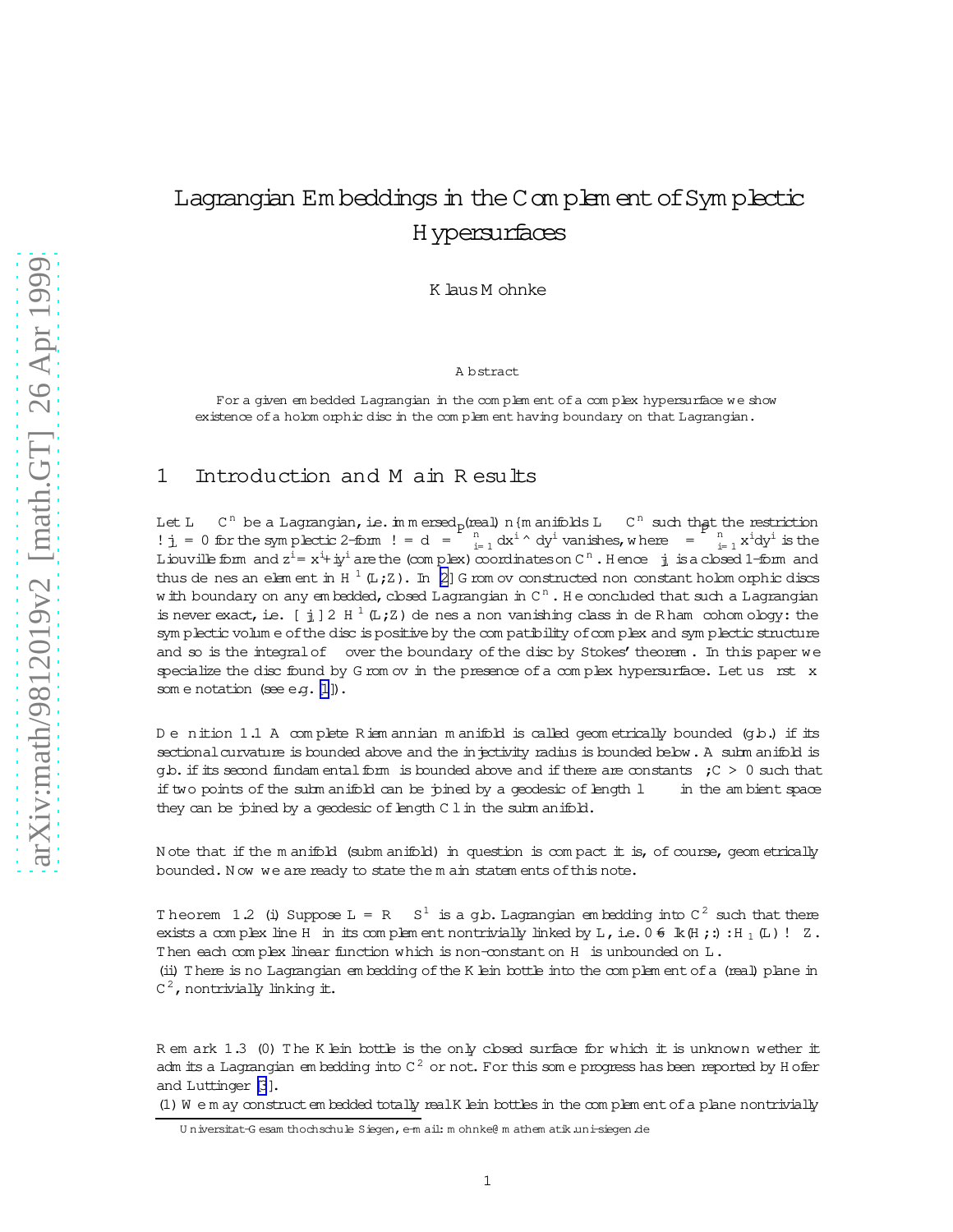<span id="page-1-0"></span>linking it. A lso note that there is an immersed Lagrangian K lein bottle in the complement of a plane linking it nontrivially (see Exercise  $1.4.2$ . of  $[1]$ )

(2) Labnde proves in [\[4\]](#page-3-0) that if there exists an em bedded Lagrangian K lein bottle in  $C^2$  then the double points of the im m ersed one in  $(1)$  can be suppressed by a sym plectic W hitney disc. It follows from Theorem [1.2](#page-0-0) that this disc m ay never lie in the complem ent of the plane.

A llthis w ill follow from the m ain result of the paper. We w ill form ulate it in a m ore general setting rening the argum ents to specify the holom orphic disc to lie in the com plem ent of a com plex hypersurface w ith boundary on a given Lagrangian in that complem ent.

Theorem 1.4 Let M<sup>2n</sup> be a symplectic manifold and M be a symplectic hypersurface such that there exists a com patible alm ost com plex structure such that M and are geom etrically bounded and there is no nonconstant holom orphic sphere in M  $\,$  with nonpositive intersection index with the hypersurface inside M. Suppose U M is a neighbourhood of and L M n U) C is a g.b.Lagrangian such thatits projection onto the second com ponent is bounded. Then there exists a loop L which bounds a nonconstant holom orphic disc in  $(M n)$  C.

Proof of Theorem [1.2.](#page-0-0) (i) A ssum e there is a bounded complex linear function w hich is nonconstant on H then the hypotheses of T heorem 1.4 are satised and in the com plem ent ofH there is a disc w ith boundary on L and nonvanishing symplectic area. H owever, this contradicts  $\mathbb{k}$  (H ; :)  $\in$  0 since the boundary of the disc represents an elem ent of its kernel w hich is not torsion.

(ii) Let L be a Lagrangian em bedding ofa closed surface into the com plem ent ofa (real) plane. Since for a plane to be sym plectic is an open condition we m ay assum e that the plane is sym plectic (by replacing  $#$  w  $#$ h a nearby plane) and  $x$  a constant, and thus integrable com plex structure on  $C^2$  such that the plane is a complex line H  $C^2$ . In the complem ent of H we nd a disc with boundary on L and nonvanishing symplectic area. Thus we obtain an element in the kernel of  $\mathbb{R}(\mathbb{H};:):$  H<sub>1</sub>(L) ! Z w hich is not torsion. H ence  $b_1(L)$  2 and the statem ent follow s. 2

T here are also consequences in higher dim ensions w hich are interesting from another point of view : H ere we have much m ore space to construct Lagrangians of all kinds, for e.g. via a "cabeling" procedure (see Proposition 12.3 in [\[1\]](#page-3-0)). But the follow ing corollary show s that not everything is possible:

C orollary 1.5 Let  $L$  be a g.b. Lagrangian in the complem ent of a complex hyperplane H  $C<sup>n</sup>$ . Then either (i) each complex linear function on  $C<sup>n</sup>$  is unbounded on L or (ii) the topology of L is restricted by  $b_1(L)$  1 ifL and the plane are unlinked or ifeach com plex linear function which is bounded on L vanishes on H (iii) or  $b_2(L)$  2.

Proof. The hypotheses of Theorem 1.4 are satis ed. This, together with the assum ptions on the linking and the existence of the complex linear function, in plies the statem ent as in the proof of Theorem 12. If L is closed we m ay take any real 4-plane by the perturbation argum ent of that proof.2

C orollary 1.6 In particular, if L is closed and nontrivially linked with any real  $2(n \ 1)$ -plane, then  $b_1$  (L) 2. That means, for n 3, that a Lagrangian embedding of  $S^{n-1}$   $S^1$  in  $C^n$  (which e.g. can be constructed from W hitney's Lagrangian immersion of the sphere S<sup>n 1</sup> into C<sup>n 1</sup> via the cabling m entioned above) trivially links any real 2 (n 1)-plane in its complem ent. 2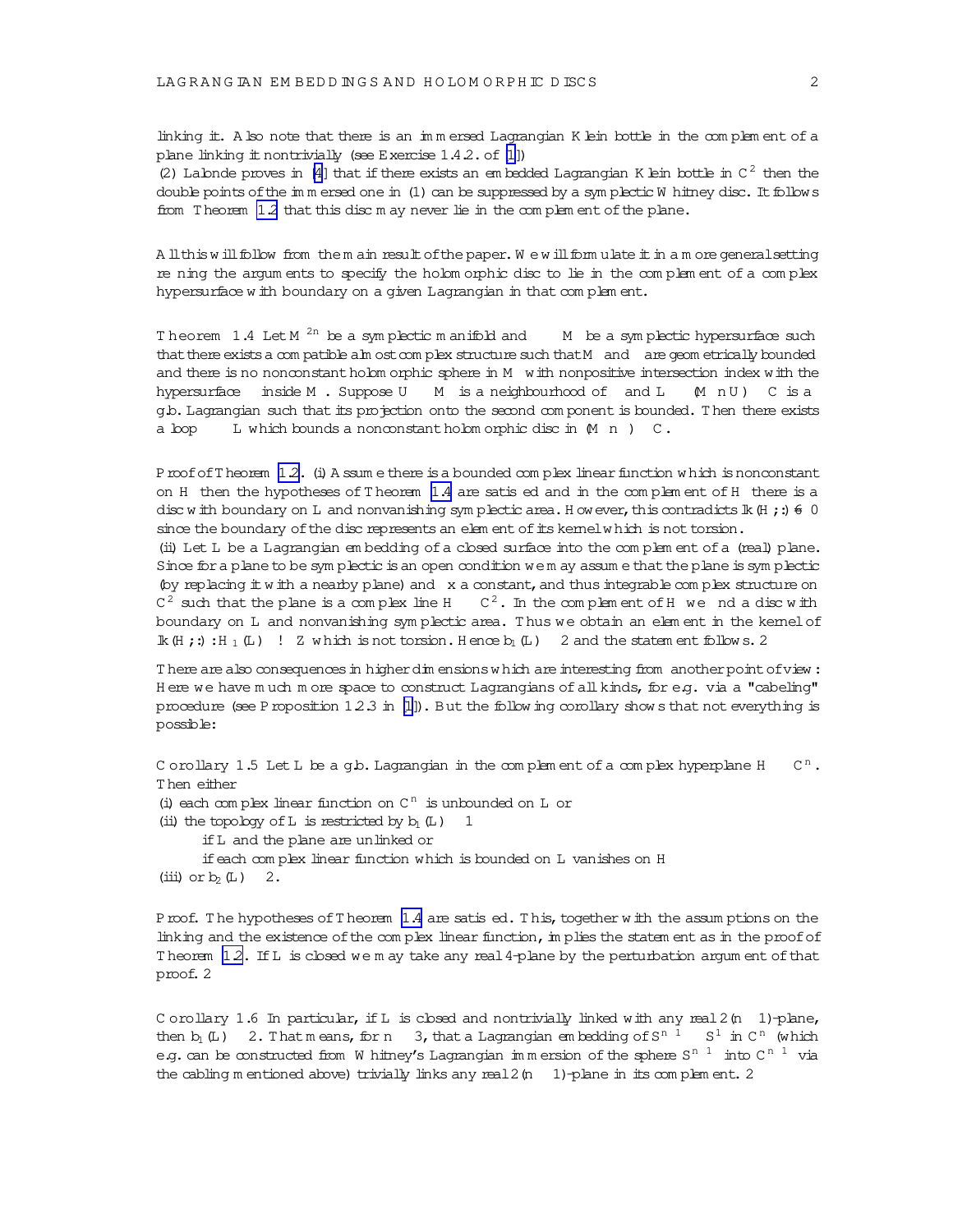## 2 Proof of Theorem 1.4

We prove the observation re ning the argum ents used to prove the corresponding result of G rom ov  $[2]$  (for m ore details see e.g.  $[1]$ ).

D enote by : M C ! M the projection onto the rst component. Fix an  $> 2.$  W e de ne

F = fu2C  $((;0;1); M (C;L;p))$  ju = p in 2 M C;L;p)g G =  $\text{fg } 2C^{-1}$  (  $\text{M}$  C); T <sup>C</sup>  $\text{M}$  C) j (gj <sub>U C</sub>) = 0g  $M = f(u;g) 2 F G j\overline{du} g;$ 

where by  $\frac{1}{\theta}$  denotes the C auchy {R iem ann operator  $\frac{1}{2}$  ( $\frac{\theta}{\theta x}$  + J  $\frac{\theta}{\theta y}$ ) in complex coordinates z = x + iy on the disc.

The linearization

 $D_{(u,g)}$ :C  $((e, e), 1)$ ; (u TM C;u TL;0)) C <sup>1</sup> (;u TM C) ! C <sup>1</sup> (;u TM  $C)$ 

of the equation  $\overline{\theta}u = g$  is surjective for the follow ing reason: there are su cient degrees of freedom com ing from the second component to perturb the equation at the boundary of the disc. Hence an element in the cokemel would satisfy the C auchy-R iem ann equation with D inichlet conditions on the boundary which imply its vanishing. Thus

Proposition 2.1 M F G is a Banach submanifold. The natural projection P : M ! G is a Fredholm map of index  $0$ . It is reqular at  $(p;0)$ . 2

Note that P<sup>1</sup> (0) = f(p;0)g consists of a single point. Pick h =  $(0;B)$  according to the splitting T M C) = TM  $C$ , C being the trivial complex line bundle, with B 2 C understood as a constant section of it. Connect h it to 0 by a path G transversal w.r.t. P. Hence P  $^1$  () is a one-dim ensionalm anifold with boundary consisting of  $(p,0)$  and P  $^{-1}$  (g). V ia C auchy-integral or Poisson-form ula one proves that there is no solution to  $\overline{\theta}u = h$  provide B is su ciently large. (see eq. [1]). Therefore  $P^{-1}(q) = j$ . Thus  $P^{-1}(j)$  has to be non-compact.

Let  $t_0$  = infft jP  $^1$  ((t)) = ;g. Pick a sequence  $t_n$  " $t_0 > 0$  and  $(u_n; g_n) 2 P^{-1}$  ( $(t_n)$ ) M with  $\lim_{n \to \infty} g_n$  2 q 2 G which does not converge in M . From [2] (for a longer discussion see also [1]) we therefor know that there is "bubbling": a subsequence converges in the sense of G rom ov to a solution of  $\overline{e}u = q$  with  $u : (i\theta)$  !  $M$  C; C) representing a dierent hom otopy class then the u's considered so far and a (nonem pty!) collection of nonconstant holom orphic discs with boundary on L and nonconstant holom orphic spheres counted with multiplicity. The convergence is such that the homology class of the  $u_n$  is preserved. Hence the sum of intersection numbers of these holom orphic curves and u with C is zero. But the discs have non-negative intersection number with the hypersurface for they are holom orphic and the boundary is disjont from it due to Lemma 2.3. A lso the spheres have positive intersection number with C by assumption.

Thus it su ces to show that u has nonnegative intersection number with C. For this excludes spheres in the collection of holomorphic curves. Hence there is a nonconstant holomorphic disc with boundary on L and zero intersection index with C which in plies that it has to lie in the complement.

Let us prove the statem ent about  $u$ . A ssum e the contrary. Pick a point q 2  $u() \setminus$ C.We claim that its intersection index is positive. Since (gj  $_U$  c) = 0 we obtain a holom orphic m ap  $u:u^1$  (U C) ! M near the preimage of q. The intersection indices of u with C at u with at (q) agree. Due to Lemma 2.3 the latter is a well (de ned (nite!) positive q and num ber unless the whole in age of that neighbourhood lies inside . This cannot happen because then u would m ap completely into  $C$ . But at least the boundary lies in L  $(M n)$  C. 2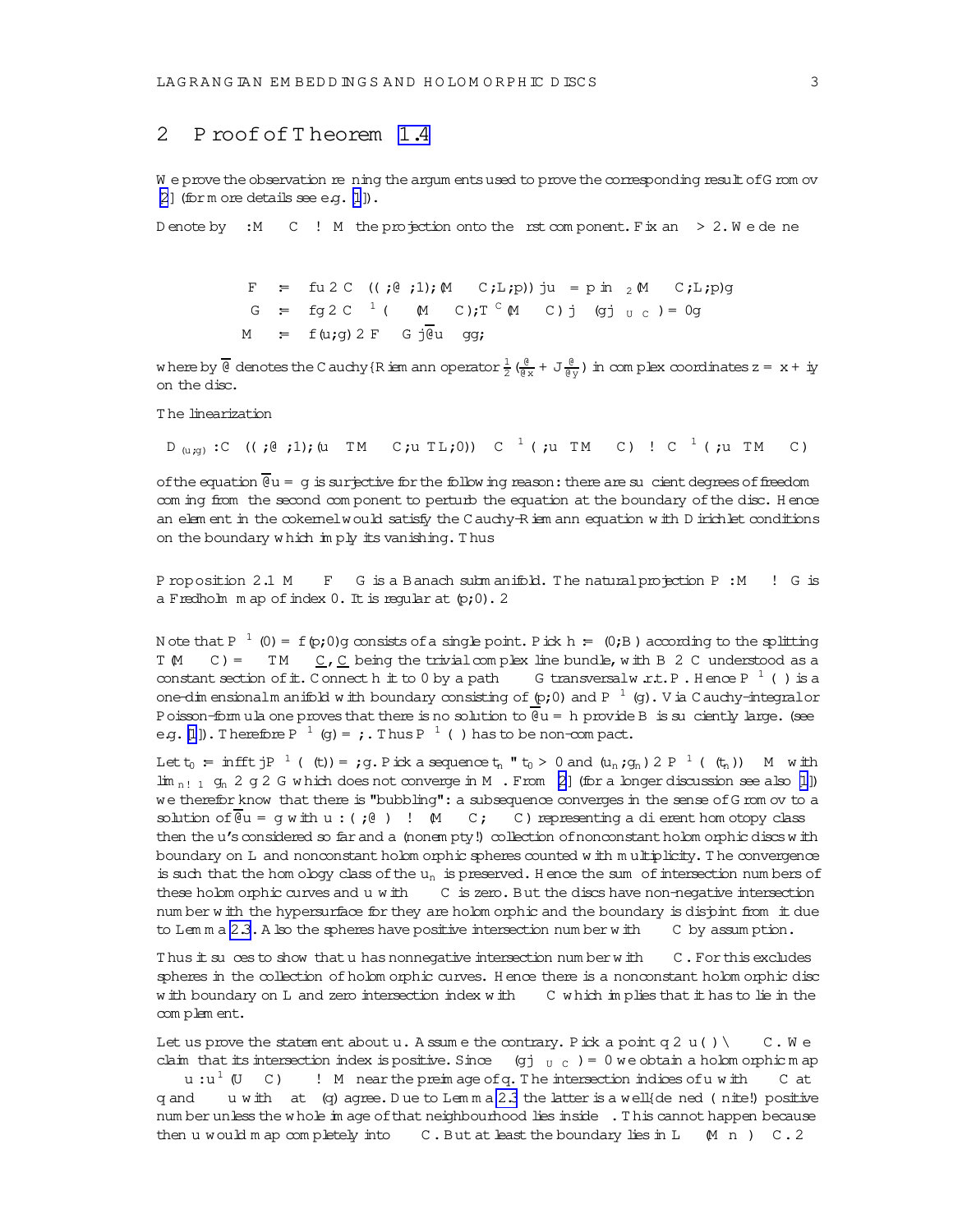<span id="page-3-0"></span>R em ark 2.2 Theorem [1.2](#page-0-0) has a simpler proof directly applying G rom ov's original theorem using the fact that  $C^{n}$  n  $C^{n-1}$  can be symplectom orhically em bedded in  $(R S^{1})$   $C^{n-1}$ 

This situation belongs to the case when the complem ent of is Stein. Here one m ay argue with the non-existence of holom orphic curves touching som e (weakly) pseudoconvex boundary from the inside instead. However, the statem ent is true in a m uch m ore general context.

Let us nish w ith a discussion on the positiveness of the intersection indices of an em bedded alm ost com plex hypersurface and a (pseudo)holom orphic curve not lying inside the form er.

Lem m a 2.3 Consider an alm ost com lex m anifold M . Let M be an embedded alm ost complex hypersurface and u : ! M be a (pseudo)holom orphic curve. Then either the im age ofu is com pletely contained inside or u<sup>1</sup> () is a discrete set inside the open disc each point com ing with a nite intersection index.

Proof. The notion of the index w ill become clear during the discussion of the proof. The follow ing argum ent is due to Brian W hite. Near an intersection point we m ay pick coordinates such that M looks like a subset of  $C^{n-1}$  C (containing 0 say) and the alm ost complex structur has the form  $J(z; ) =$  $j(z; )$  0  $O( ) (z; )$  i where j is an alm ost complex structure on C<sup>n 1</sup> , i is the ordinary com plex m ultiplication and  $O$  ( ) is a sm ooth  $2(n \ 1)$   $2-m$  atrix-valued function (w ith realentries) vanishing of rst order with j jsatisfying 0 ( ) j + iO ( ) = 0. Now , if  $(\texttt{U};\texttt{u}):$   $\cdot$  !  $\texttt{C}^{\texttt{n} \ 1}$   $\cdot$  C is a pseudo-holom orphic curve through  $(0,0)$  then in the coordinate chart it satis es the follow ing dierentialequation

$$
\frac{\mathop{}\!\mathrm{d} u}{\mathop{}\!\mathrm{d} z} = \, \mathop{}\!\mathrm{O}^{\,0}(u) \mathop{}\!\mathrm{D}\, U \, \mathop{}\!\mathrm{y}
$$

again with a m atrix-valued function 0  $^0$  ( ) of the kind above. D i erentiating this equation we end up w ith the dierential inequality

$$
juj
$$
 K (juj+ juj

for the u-part of that pseudoholom orphic curve. As in  $[5]$  we conclude that either the whole im age of the curve w ill be contained in the hypersurface or there is a positive integer m such that u() =  $^m$  + 0 (j  $^m_1$ <sup>+1</sup>) proving the statem ent of the lem m a. A nother argum ent w as given by Jean {C laude Sikorav. He concludes the result using sim ilarity principle at the rst order dierential equation for u as in his paper [\[6](#page-4-0)]. 2

Acknowledgem ents. I would like to thank Yakov Eliashberg for the initial discussions on this subject, Leonid Polterovich for his cordial and patient help with the paper, Brian W hite and Jean-C laude Sikorav for the help w ith the proof of Lemma 2.3.

## R eferences

- [1] M ichele A udin, Francois Lalonde, and Leonid Polterovich. Sym plectic rigidity: Lagrangian subm anifolds. In H olom orphic curves in sym plectic geom etry, volum e 117 of P rogress in M ath., pages 271{321.BirkhauserVerlag, 1994.
- [2] M ichailG rom ov. Pseudo-holom orphic curves in sym plectic m anifolds. Invent.m ath.,82:307{ 347,1985.
- [3] H elm ut H ofer and K arlLuttinger.1996.
- [4] Francoise Lalonde. Suppression lagrangienne de points doubles et rigidite sym plectique. J.D i.G eom .,36:747{764,1992.